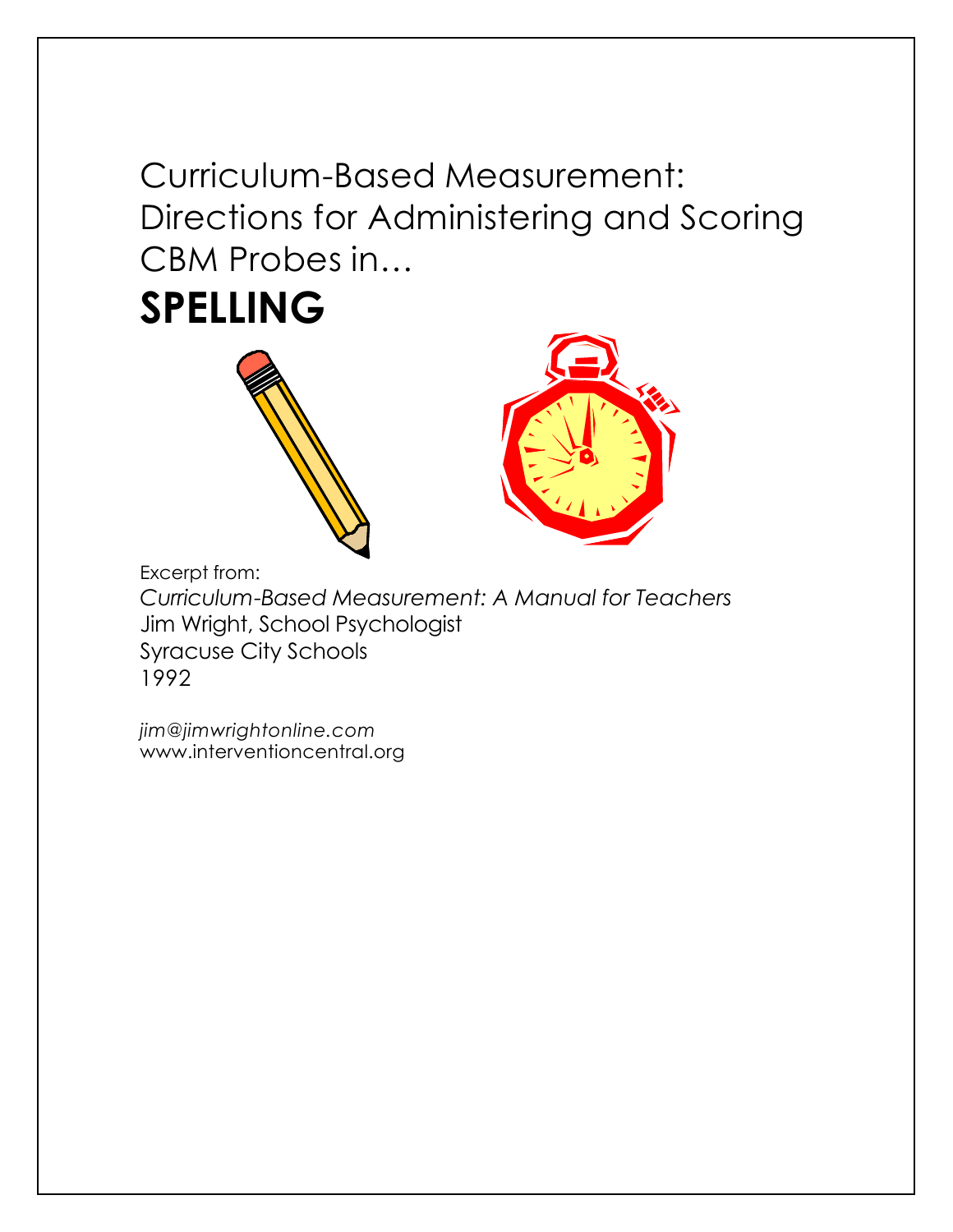# **Spelling**

## **Description**

Although they can be administered individually, CBM spelling probes are typically given to groups of students. The examiner reads aloud a list of 12 to 17 spelling words, reading successive words after a predetermined number of seconds. Students attempt to spell the words on their answer sheets in the time allotted.

#### **Creating a measurement pool for spelling probes**

There are a number of sources from which the instructor may build a measurement pool of spelling words. A number of commercial spelling programs are available (e.g., Scott Foresman) for use in classrooms. Some districts also have created their own spelling curriculums, containing wordlists appropriate to each grade level. Teachers who use a basal reading series may choose to adopt a third alternative: using the new vocabulary introduced in the grade reading text as the source of spelling words. Regardless of what source instructors choose for their spelling words, the process of building a measurement pool is the same. The teacher compiles a single list of all the spelling words to be taught during the instructional year and uses this master list to create individual CBM spelling probes.

### **Preparing CBM spelling probes**

From the list of spelling words that make up the measurement pool , the instructor chooses words at random when compiling individual CBM spelling probes. For grades 1-3, a CBM probe will be comprised of 12 spelling words, with a new word being announced to students each 10 seconds. A spelling probe for grades 4-8 will include 17 words, with a new word announced to students each 7 seconds.

One approach which is helpful in creating truly random CBM spelling lists is for the teacher to randomly select words from a master spelling list, using the random-number table and procedure presented in Appendix A. Choosing numbers in the order that they appear in the table, the instructor counts down the master spelling list. The teacher selects words that correspond with each successive number. The process is repeated, with the instructor advancing through the master list until sufficient words have been chosen for a complete spelling probe.

# **Materials needed for giving CBM spelling probes**

- o Student answer sheet with numbered lines for writing words
- o Instructor wordlist with numbered spelling words
- o Stopwatch
- o Pencils for students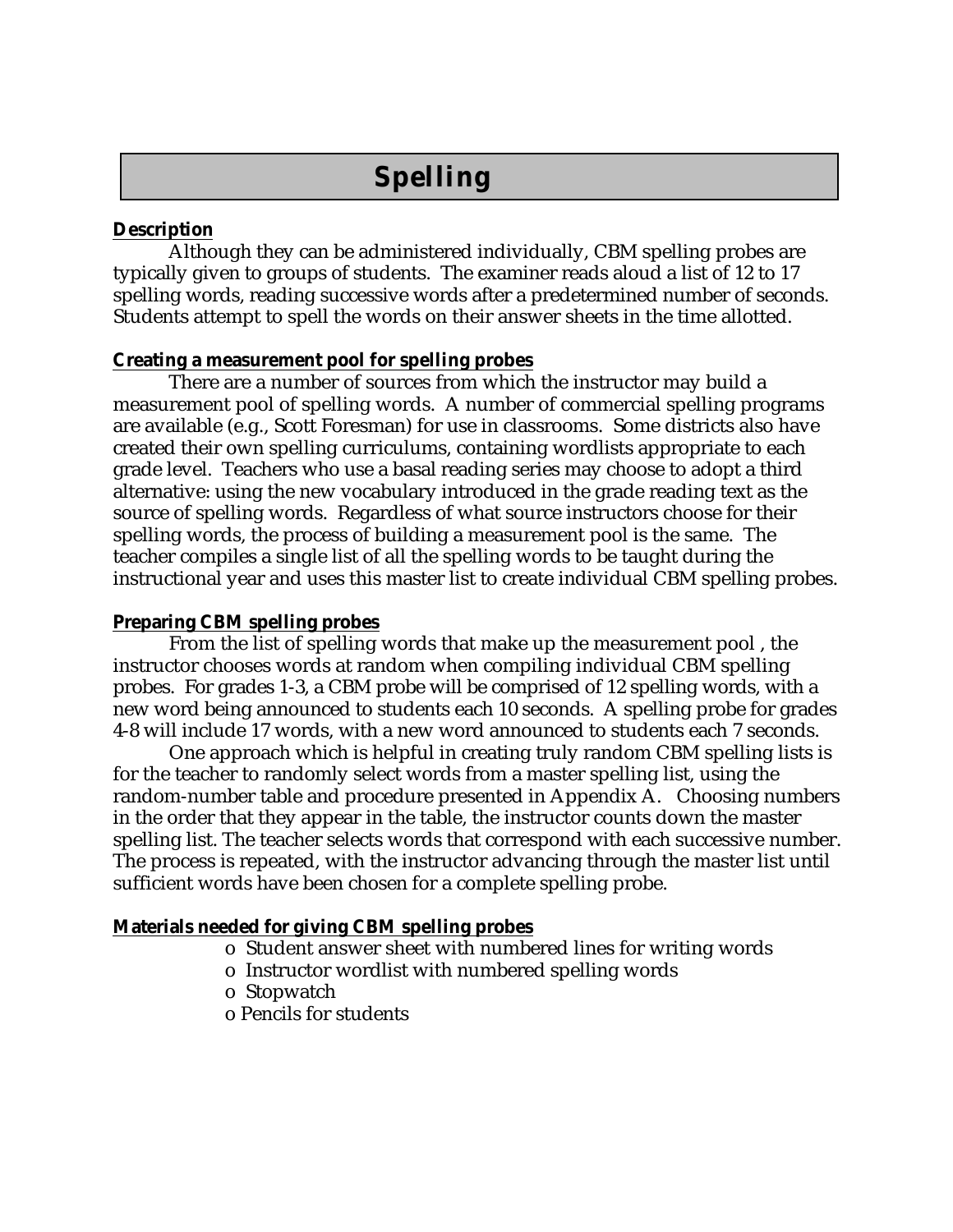#### **Administration of CBM spelling probes**

The examiner distributes answer sheets to all the students in the group. (Note: These probes may also be administered individually). If the students are in grades 1-3, the lined answer sheet should be numbered from 1 to 12. For student is grades 4-8, the answer sheet should be numbered 1 to 17.

The examiner says to the students:

*I am going to read some words to you. I want you to spell the words on the sheet in front of you. Write the first word on the first line, the second word on the second line, and so on. I'll give you (7 or 10) seconds to spell each word. When I say the next word, write it down, even if you haven't finished the last one. You will receive credit for each correct letter written. Are there any questions?* (Pause) *Let's begin.*

The examiner says the first word and starts the stopwatch. Each word is repeated twice. Homonyms are used in a sentence to clarify their meaning (e.g., "Lead. The pipe was made of lead. Lead.")

A new word is announced each (7 or 10) seconds for a total time of 2 minutes. After every third word for younger children and every fifth word for older children, the teacher says the number of the word. (e.g., "Number 5. Basket. Basket.") The examiner or assistants check students while they are writing to ensure that they are writing on the correct line.

After 2 minutes, the examiner says, *Stop. Put your pencils down.*

#### **Scoring**

The scoring of CBM spelling probes is similar to that of other CBM measures in that it is designed to give credit to the student for even partial competencies. Instead of giving credit for words only when all letters are correct, CBM views spelling words as being made up of smaller units called letter-sequences. Correct letter-sequences are pairs of letters in a word that are placed in the proper sequence. Therefore, if a student is able to put at least some letters in the proper sequence, that child will be given partial credit for a word. The CBM method of scoring words is also quite sensitive to short-term student gains in spelling skills.

To compute the number of correct letter sequences in a spelling word, the instructor first assumes that there is a space-holder, or "phantom letter," at the beginning and end of each word. For each pair of letters that appear in correct sequence, the teacher places a caret  $(^\wedge)$  above that letter-pair. The initial and final "phantom letters" are also counted in letter sequences. The word **'talk'** is scored in Figure 2.15 for all possible correct letter sequences: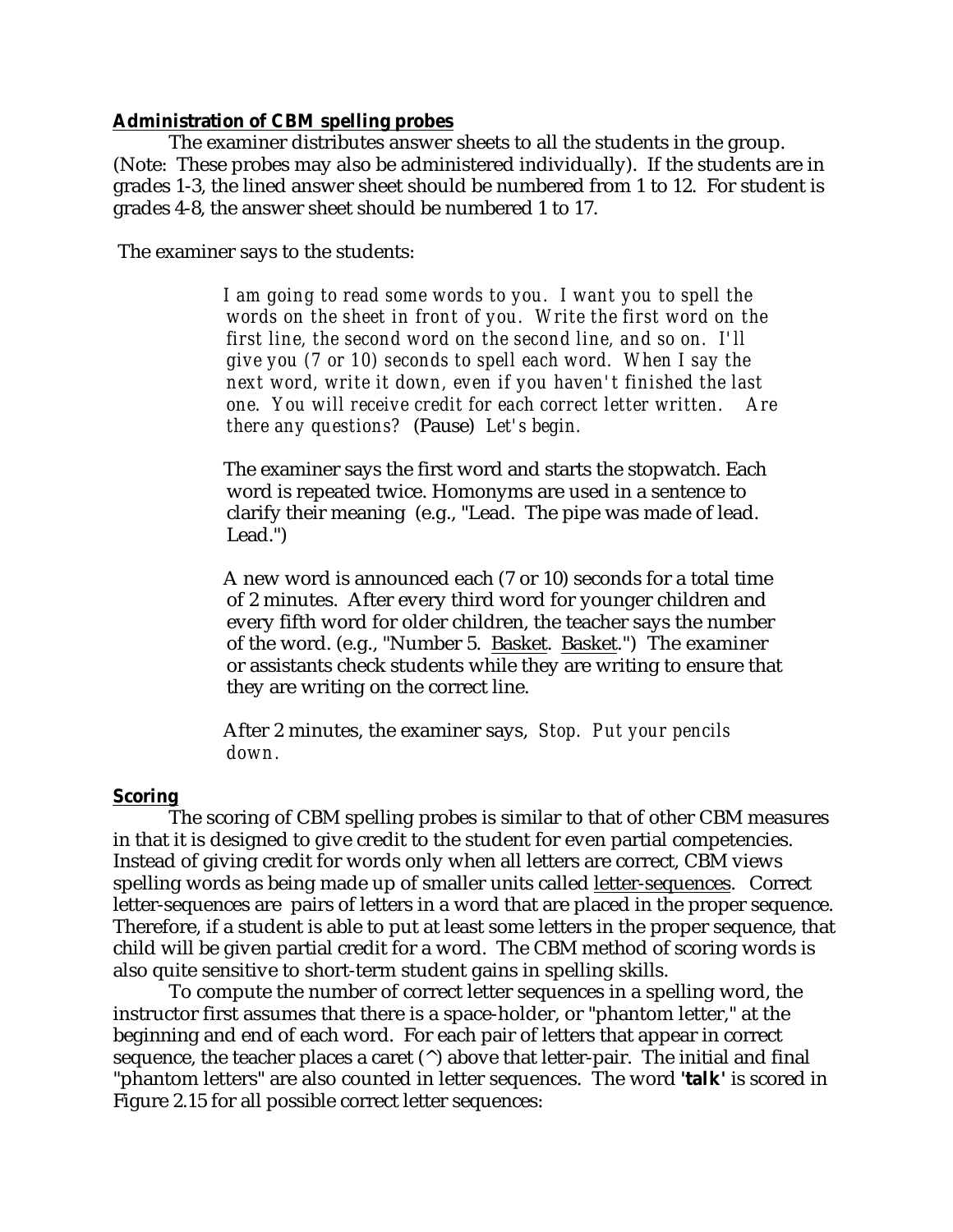

As a shortcut when computing possible number of correct letter sequences in a word, the teacher can simply count up the number of letters that make up the word and add 1 to that number. The resulting figure will represent the total letter sequences in the word. For example, **'talk'** has 4 letters. By adding 1 to that amount, we see that it contains 5 letter-sequences.

The following scoring rules will aid the instructor in determining the number of correct letter sequences (CLS) of spelling words:

# $\rightarrow$  Omitted letters will affect the letter-sequence count:

| <b>Example</b> |                                                                   |            |
|----------------|-------------------------------------------------------------------|------------|
| Correct:       | $\lambda t \lambda r \lambda a \lambda i \lambda n \lambda$       | $CLS = 6$  |
| Incorrect:     | $\lambda t \lambda r \lambda a$ n <sup><math>\lambda</math></sup> | $CI.S = 4$ |

Inserted letters will not be included in the letter-sequence count:

| <b>Example</b> |                                                                                                                                                                                                                                                                                                                                                                                                       |           |
|----------------|-------------------------------------------------------------------------------------------------------------------------------------------------------------------------------------------------------------------------------------------------------------------------------------------------------------------------------------------------------------------------------------------------------|-----------|
| Correct:       | Adaraeasasa                                                                                                                                                                                                                                                                                                                                                                                           | $CLS = 6$ |
| Incorrect:     | $\mathbf{A} \cdot \mathbf{C}$ $\mathbf{A} \cdot \mathbf{C}$ $\mathbf{A} \cdot \mathbf{C}$ $\mathbf{A} \cdot \mathbf{C}$ $\mathbf{A} \cdot \mathbf{C}$ $\mathbf{A} \cdot \mathbf{C}$ $\mathbf{A} \cdot \mathbf{C}$ $\mathbf{A} \cdot \mathbf{C}$ $\mathbf{A} \cdot \mathbf{C}$ $\mathbf{A} \cdot \mathbf{C}$ $\mathbf{A} \cdot \mathbf{C}$ $\mathbf{A} \cdot \mathbf{C}$ $\mathbf{A} \cdot \mathbf{C}$ |           |

 $\blacktriangleright$  In words with double letters, if one of those double letters has been omitted, only the first letter written is included as a correct letter sequence:

| <b>Example</b> |                                                                                           |  |
|----------------|-------------------------------------------------------------------------------------------|--|
| Correct:       | $\lambda t \lambda a \lambda p \lambda p \lambda i \lambda n \lambda g \lambda$ $CLS = 8$ |  |
| Incorrect:     | ^t^a^p i^n^g^<br>$CLS = 6$                                                                |  |